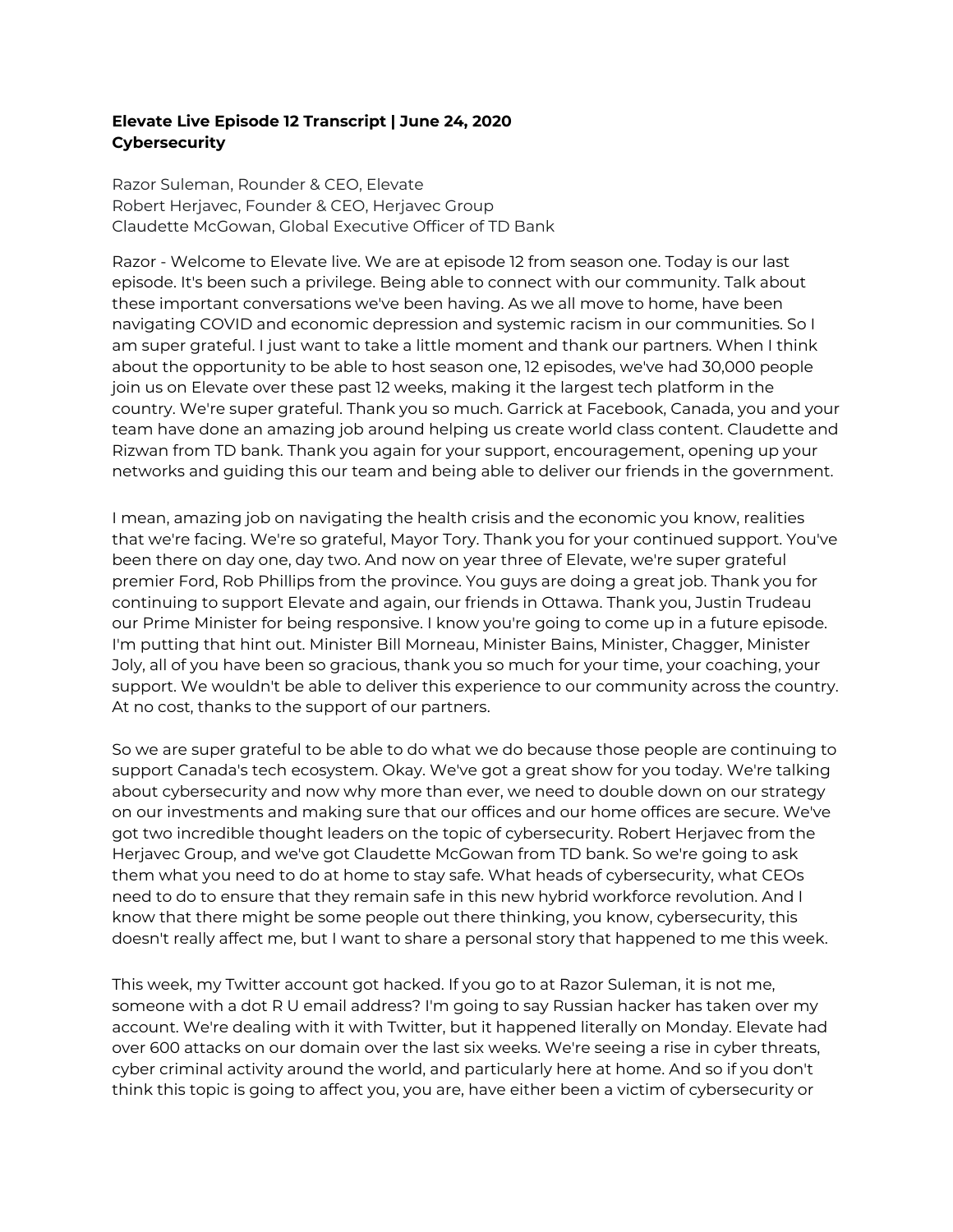you will be a future victim. So you definitely need to pay attention. We've got two of the world's foremost leaders on the show today. Very excited. Let's start with introductions. We have the one and only Claudette McGowan back again. This week, very excited to welcome Claudette.

Claudette McGowan is the global executive officer of cyber experience at TD Canada. You may have remembered her from the Elevate main stage right next to the one and only Michelle Obama. What a magical experience this past September on the Elevate Mainstage an incredible conversation that still gives me chills, incredible job Claudette. She's also been recognized as one of the hundred, most powerful women in Canada in 2018, as well as one of the top 50 leaders in FinTech in this country. She's a member of the US Canada innovation partnership. And what I love most about Claudette is how passionate she is about Elevate, how active of a board member she is. And I'm so grateful for her time and her friendship. We also have the one, the only Robert Herjavec is the founder and CEO of the Herjavec group. You know, definitely this country's maybe one of the world's most leading cybersecurity firms he's been doing cybersecurity before it was cool.

Robert is a serial entrepreneur, started and exited several ITE, cyber and tech companies. You may have seen him on the hit show, Shark Tank, where he's been crushing it, giving entrepreneurs the much needed advice and financing. They need to grow their business alongside past Elevate guests, Mark Cuban, and our friend Kevin O'Leary. Robert has served on the cybersecurity advisory for the government of Canada and participated with the White House Summit on cybersecurity. He was sharing some some stories of his time at the white house spending both with Michelle and Barack Obama. I think Michelle, Claudette myself and Robert agreed that Michelle definitely steals the limelight in their presence. We are also going to have AMS, ask me anything. You can ask our thought leaders, anything you want to know your pressing questions on cybersecurity. They're here to get back to you to answer those questions.

Upvote the questions that you think are most relevant, and we'll get to the most upvoted questions. Okay. I'm going to go to our guests, Claudette. Let's chat about you. You know, when I think about you, you are a champion for Canadian tech and innovation. You are a leader in diversity, inclusive and making sure there are opportunities for all to exist in our country, but you love, you nerd out when you hear about cybersecurity, which I love how you are so excited about it. Tell me about how you think about cybersecurity at home in the office. What do we need to know?

Claudette - Yeah. Razor are here's what I'd say. You're going on vacation and you've got your bag packed and you're just, you know, you're, you're just feeling lighter and you're enjoying it and you're in this paradise and I call that physical paradise, but there's this place that I think we all want to be at, which is digital paradise. And when we're online, we don't feel that stress free. We feel stressed. We feel worried. Should I click the link? Is the camera watching me? That's why you got the little tape over the camera, is the system listening to me? So there's so many different things that give us anxiety and stress. And so my mandate is really to just help demystify cybersecurity and make sure that everybody understands that we need a cybersecurity mindset at home, at work from the top of the house, you know, your CEO to your, you know, frontline worker. Everyone has to be thinking about this and be vigilant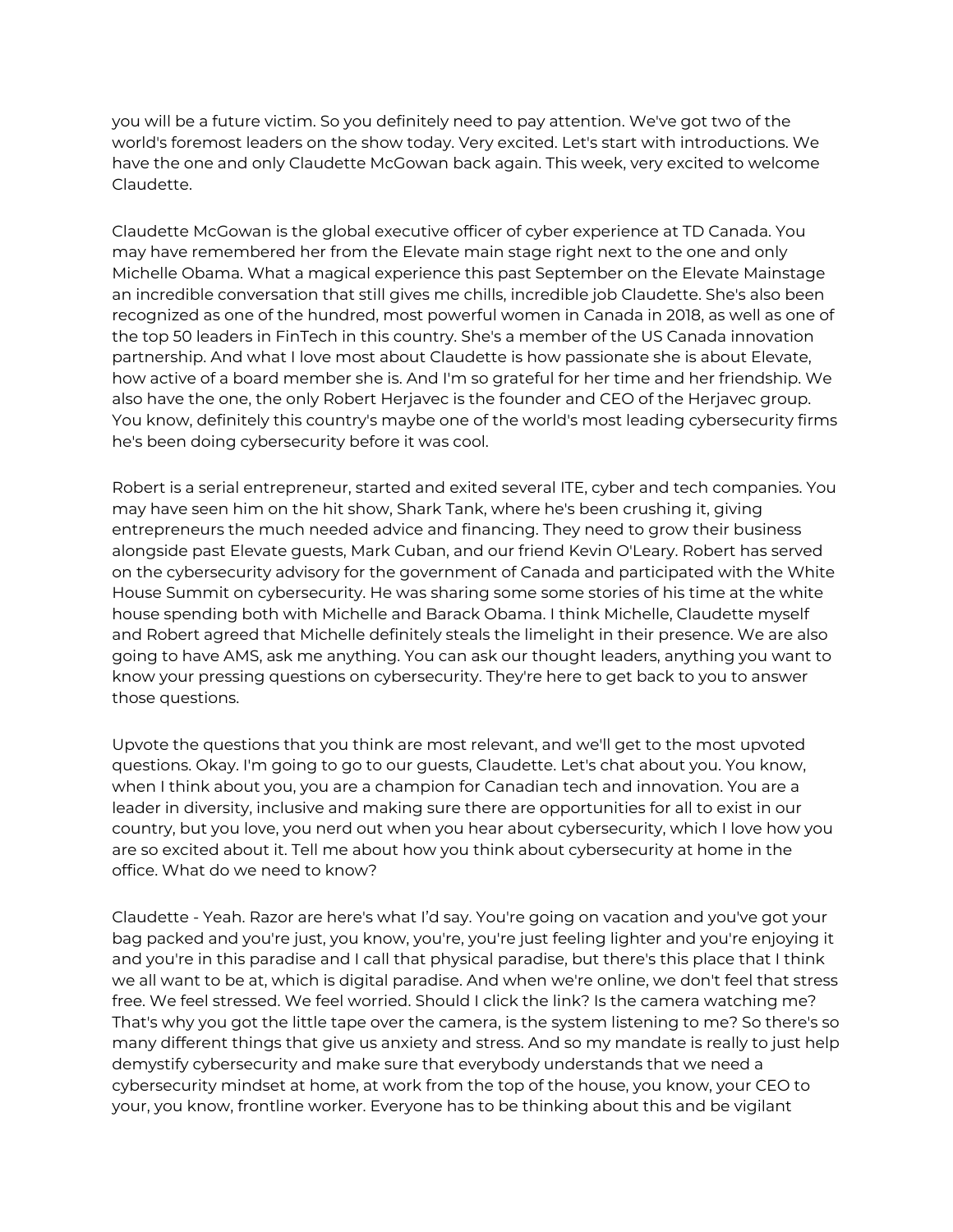about it because we may want to take a rest from time to time, but the threat hackers are not taking a rest and they're working overtime, defining new ways to make life difficult for all of us.

Razor - Yeah, definitely. I think our cyber criminals are working double time from home to attack businesses that are, you know, they're trying to make ends meat. They're trying to be productive members of society. And you have people that are preying on really the vulnerabilities and the changes that are happening so quickly. Let's start with at home Claudette, tell me what you know individuals can do at home. What are the three things that I could go back to today and implement in my home environment to protect myself and my family?

Claudette - Yeah. First thing is making sure that you have a healthy password kind of management in place. So ensuring that you're changing passwords on a regular basis and not using simple ones like the ever so popular "password123", let's stay away from that. The second thing is running a VPN virtual private network at your home, and making sure that you've got insecure pathways into your work and secure pathogens to your competing kind of endeavors. The third thing I would say is to make sure that everybody in the home understands the importance of cybersecurity has sometimes I've heard, I've heard situations where, you know, mom and dad have it down pat, but then we give our kids an iPad or we give them a cell phone and then we connect to the wifi. And then all of a sudden, now we haven't really taught them any habits of what to do differently. So I think education is number one, making sure they think you're exercising, great password hygiene. And of course, you know, just being mindful of, you know, great tools you can put in place like virtual private networks,

Razor - Password hygiene, that's going to be the word for 2020. So let's talk about, you know, I'm, I'm at home, I'm watching Netflix with my family, but I'm also on a zoom call for work. Who's now responsibility is this and this new sort of hybrid workplace revolution that we're experiencing, whose responsibility or ability is it to protect the home environment, regardless of what you're doing. Does it fall on the employers? Should employees or individuals take more responsibility? How do we, how should we be thinking about that?

Claudette - Yeah. My personal view is that when it comes to me and my home, I am the person accountable for protecting the home and making sure we have the right tools in place. Your employer is going to help you to guide you the best practices, wonderful things that you should do, but ultimately you want to keep your home safe. It's the equivalent to saying, now who's responsible for putting the key in a lock on the front door. It's definitely the homeowner. So you want to protect your data. You want to protect your assets in the same manner. The other things that folks should be thinking about at home is really all the different people that you give your wifi password out to, I have this great set of family whenever they come over, they don't even say hello, first they go, "what's the wifi". So it's one of the things that we try to encourage people to do is to be mindful of, you know, who you're actually allowing access to. And then how often again, you're resetting those passwords.

Razor - Got it. Robert, how's your audio doing?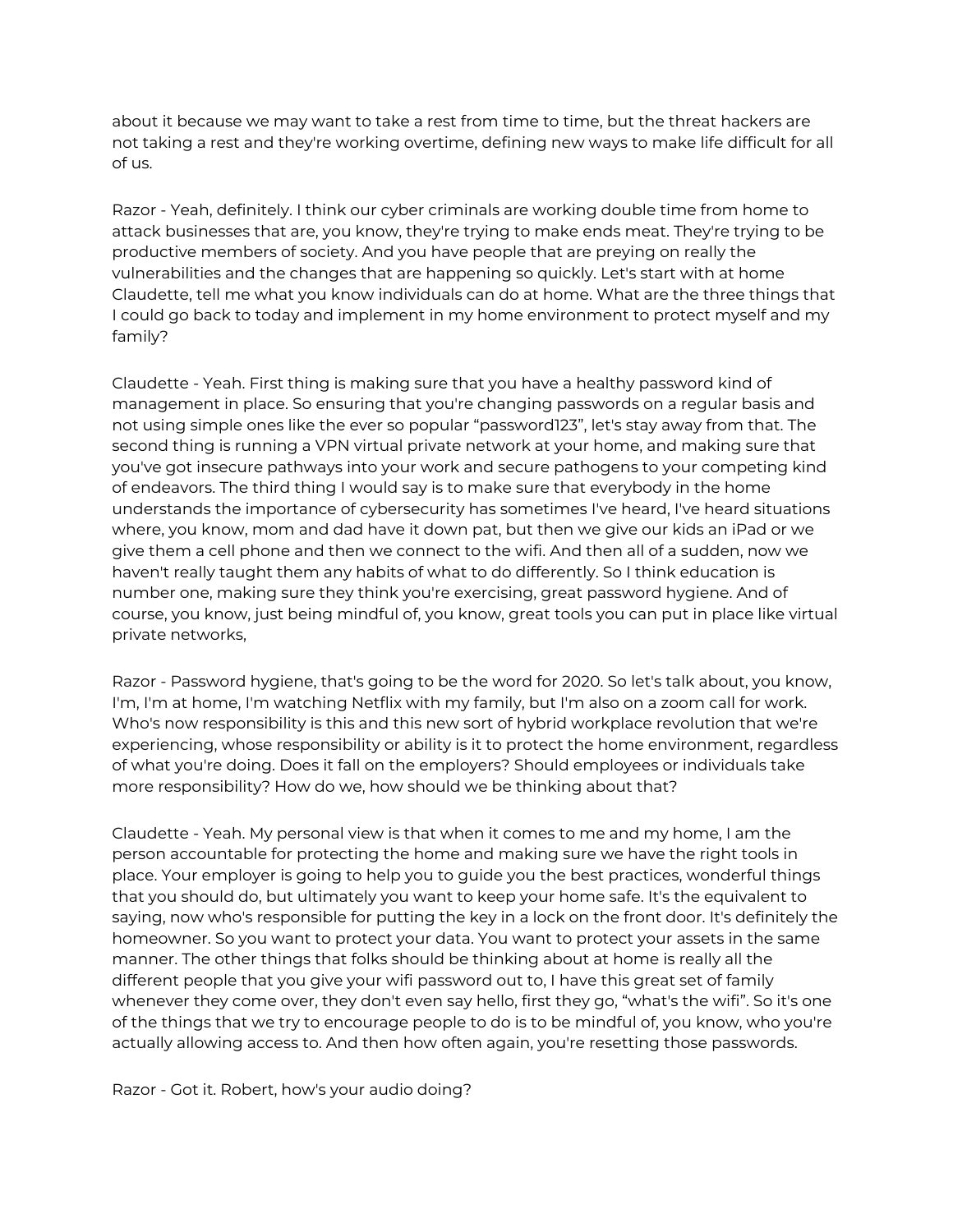## Robert - I think it's doing good. How does it sound?

Razor - You sound great. Okay. I'm gonna go to you. We chatted a little bit about at home and we're thinking about cybersecurity. Robert talk to me about the office, right? What are the new risks? What are the things that CEOs or the leaders of cybersecurity in the workplace should be thinking about in a, in a post COVID world?

Robert - Yeah, I mean, I think Claudette brought up some great points if I can just add to That Claudette. I think that the one thing that we're really encouraging people to use also is multifactor authentication. You know, there was a recent study that a home computer it's seven times easier to hack than a work computer or a, or a device within a corporate network. And one of the challenges that we see is, you know, to your point, Razor, you're at home, you're watching Netflix during your zoom call. You leave that open session for your teenager to come on and use that same device. And so we're really encouraging people to use a lot of those tools, you know, to your question, what is the new workplace like? What, what should people at work be thinking about? The first question out of that is what is the new workplace? I mean, once we're all allowed to go back and Toronto was just allowed to go back July 6th, well, we all go back. Will we work from home forever?

So I think the idea of remote access VPNs is here to stay. I don't see an environment where we go back to normal and everybody just goes back to the office. And along that line, I think that the idea of having a device that you've been able to lock down will become even more difficult, meaning we'll have to find a way to secure those devices without physically having them. And then the last part is where does the data reside? I think everything's moving to the cloud. All the storage is moving to the cloud. And I think we have to find a better way from a work perspective to control those, find those logs and make sure that there's an element of control with all these different cloud services.

Razor - Got it. So give me a sense, Robert, I'm gonna go back to you just around budgeting, right? What should, if I'm, if I'm a small business owner with 20 employees, how do I work in cybersecurity? Where should I be investing my money? You know, if I'm a mid sized company of 2000, how does that change? And then if you know, 20,000 employees give me a spectrum of how small, medium, and large companies should be thinking about investing in cybersecurity.

Robert - Yeah, there was an article just yesterday in the wall street journal that said 80% of small businesses below 500 employees don't have a security policy or security practitioner on site. I think everyone's, budget's been blown up because of COVID, you know, everything we thought pre COVID, it doesn't really exist anymore. And so I think it comes to, you've got to look at your company inside out. So if I was a small company, I would really worry about now where meaning, I mean, still to this day, believe it or not, 85% of malware still comes through phishing. And the smaller companies, it's easier to phish them. People, as Claudette said, people still click on stuff that they shouldn't. You know, we always tell people when we do training, you're not that sexy. There isn't a woman in Russia that wants to meet you. You did not win a lottery that you didn't enter, and you don't have an uncle in Africa who left you millions of dollars. So don't click on that stuff.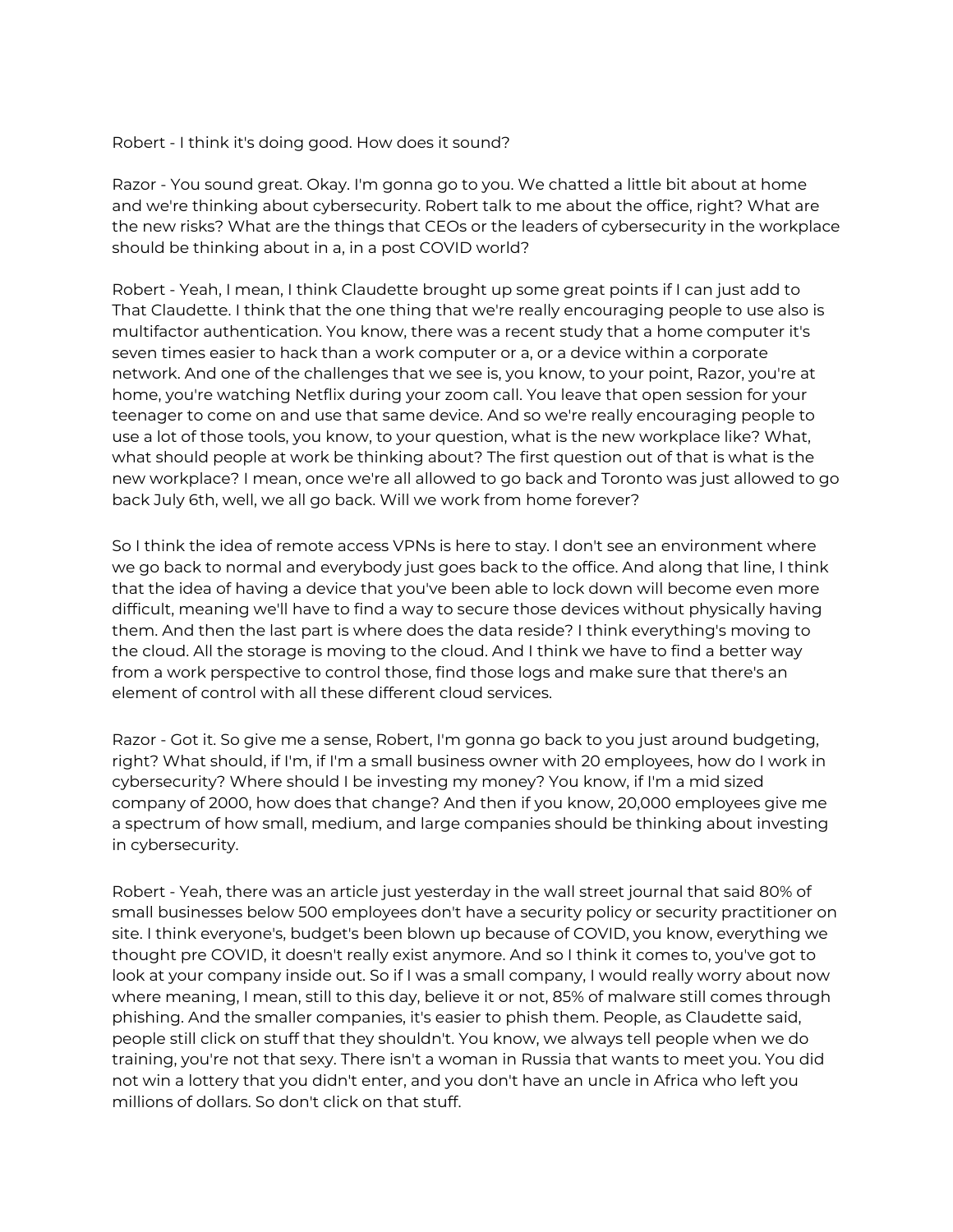But interestingly, during this COVID time, people are stuck at home. They're lonely, they're, they're wanting to open mail. And so we've seen the rise of phishing go up and the rise of malware. So if you only can protect one thing and you're a small company, I will protect against malware, meaning I would have a good antivirus, something called EDR type of tool on my end point. That would be my number one thing. I would focus on the larger the company like Claudette's company. It really comes down to the critical data and what's more important. And of course then compliance, audit, all that kind of stuff.

Razor - Got it. So you're saying I should not rush home and send money to my Nigerian Prince, long lost uncle immediately. That's not a real thing, huh?

Robert - So I have a funny story. I was doing an interview on GMA when COVID first started and the interviewer before we went live, told me his grandfather just got phished. He, he got this email, supposedly from Apple support and even looked like an email from Apple. He knew it was phishing, but he still clicked on it. And so the reporter asked him, why did you click on it? And he said, well, I'm lonely. I haven't seen anybody for a month. I just, I was hoping it was real. And yes, you shouldn't be clicking on stuff like that. But I think it's very difficult because you're dealing with human emotion and great phishing campaigns, prey on either arrogance, fear, loneliness, basic human emotions.

Razor - Yeah. I can see that. While we were having a conversation around cybersecurity and threats, we did go to our live audience to poll them asking them what they thought the number one threat of cybersecurity was for businesses in COVID are. So the number one answer that came back, what 57% was fake websites. Number two, the answer was phishing with health info at 17%. So those according to our home audience are the ones that most people should be concerned about. Let's talk about protection. Okay. So there's some practices you should do. What about cyber insurance? Is this something, is this a real thing or is this just another money grab insurance companies want to sell you fear? Should companies, individuals be buying cyber insurance?

Claudette - Yeah, it's definitely a thing. And while I'm not an expert, what I will say is that you should take all the steps possible to protect yourself. So I encourage you to take a look at it and see if it's the right thing for their business to do. If you think about it right now, Robert talk about phishing. From a study, there was 6.4 billion fake emails sent every day. And there's a bunch of reasons why we might do things, Robert highlighted a few of the reasons that, you know, people are tapping into. So I think you have to protect yourself and have multiple lines of defense. So, so that would be my thought Razor.

Razor - Okay. So buy the insurance. Okay. Let's talk about the amazing need that we have. You know, there are 3.5 million open jobs in cybersecurity. Okay. So for those of you thinking of going to university or graduating or being re-skilled, lots of demand, not enough supply, let's talk about what companies, what can we do to help fill those roles? Claudette, I'm going to start with you. How do we solve the talent gap on cybersecurity? Robert, I'd love to then go to you, Claudette, your thoughts.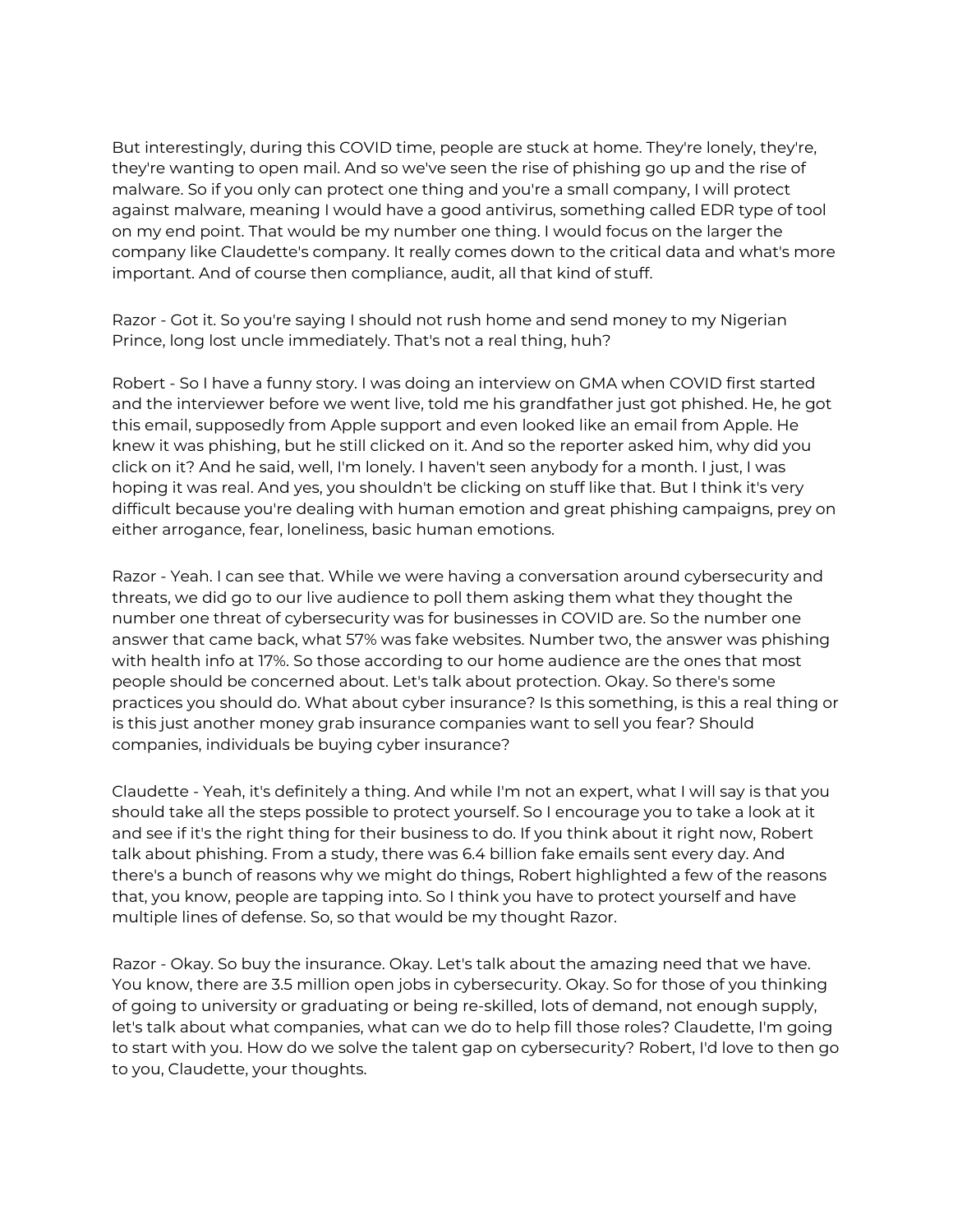Claudette - Yeah. Again, I would, first of all, tap into the pipeline and go really deep. So there are amazing roles in cybersecurity. Some are more around blocking. Some are around tackling. Some are preventative, a ton of work being done right now in data and analytics. And you know, we're working on some really key initiatives around really understanding the data and pulling that out to be used for insights and key decisions. So when you think about cybersecurity, it's not one type of job. It's not just eyes on, on, on a pane of glass. There's multiple opportunities. Whether you're doing things around incident response, you're doing things like threat hunting. You're, you're, there's a whole industry around intelligence and making sure that you've got the right Intel at the right time. So I think I will be tapping into like middle schools to let people know about these types of opportunities to, to use co-op programs.

We did something really fascinating with Seneca and building out a curriculum to get people, to embrace and understand more about the opportunities and learn more about cybersecurity. So tapping into, you know, youth, but also recognizing that there's five generations in the workforce. And so people interested in a career pivot. I know companies like ours and welcome, you know, bright, brilliant people to come in and join, join our team. So I think, you know, don't, don't count yourself out if you're, you have a healthy sense of curiosity and you know, you really like to get to the bottom of things you love getting to root. Cause then this is a, the right industry for you.

Razor - I love it. Middle school, all you TKS students out there, focus on cybersecurity. There's lots of open jobs. It's never too early to get into it. Robert talk to me about how do we deal with this talent gap? Are there rules in the organization that could be retrained or maybe split for a company that maybe not have somebody dedicated to cyber?

Robert - Yeah, I think not to be self serving, but this is one of the reasons we've seen so much growth in our business from a managed security perspective is because companies are waking up to the fact that there is this huge shortage of gap. And the other problem is people don't want to do the non a glamorous part of work. You know, Claudette talked about threat hunting but to have a great threat hunting program or a great IRR program, you do need those people that are looking at screens 24 hours a day and doing the basic rudimentary stuff. And so what we do is we encourage companies to take the staff they have and train them into higher value propositions and outsource that non-glamorous work, but still critical work that needs to be done. You can't analyze and provide value to data unless you're actually collecting the data in a very cohesive and stringent kind of way.

But in terms of education, we do the same thing. I mean, we have a program with Seneca where we bring people in and train them and get them going. Cybersecurity is a super fun feel to be in, it pays well for all those people that are looking for a field. More than that, it's something where you can actually affect change, provide value and stayed with your whole life. You know, to Claudettes point. You could start in logging and move to IRR and move to threat and then move to remediation. So for somebody like me, it never gets boring. It's always exciting. And what we're now seeing is certain education. So like we're working with the university of North Carolina, they have a threat hunting program. So a few years ago we were to hire students to do general security work. We're now hiring them into our pen test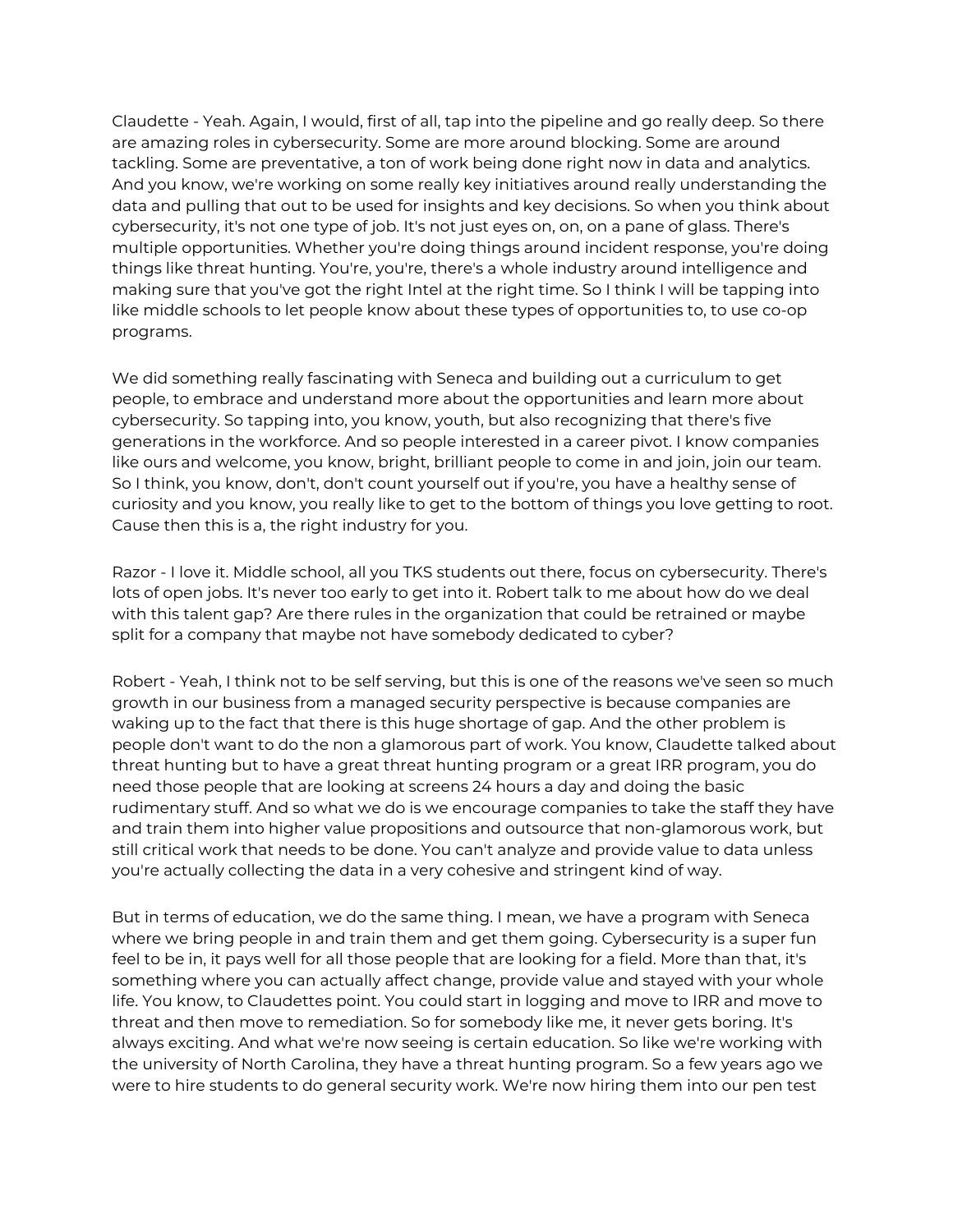team right out of school. And they're great because they're being taught a very narrow, specific skillset and we can fill in the rest.

Razor - Great lots of opportunities to get trained, lots of career opportunities, well paying jobs. If you were thinking about a future in cybersecurity clearly is a big opportunity. Let's talk about, we touched a little bit about some of the tools, you know, we've been hearing that zoom, isn't safe. People have been hacking it. Some companies have abandoned. Give me, I'd love you to give me your sort of your top, maybe two or three tools that you love, both Claudette and Robert. And maybe if you're comfortable, maybe one or two that people

Claudette - Yeah. So, so I won't, necessarily call it brand names, but I'll say around themes and what they do. So endpoint you know, small, large companies, you all have laptops, phones, printers with, with hard drives and the multifunctional devices. Making sure that you've got tools and solutions in place to ensure that all your end points are protected, you can detect anything that's not, you know, where it needs to be, you can remediate it. And having things like automated remediation tools are very key intelligence tapping into what's happening around the world through different agencies and services to know, just because the threat that didn't happen to your company or your organization doesn't mean you shouldn't be interested in what happened, how it happened and how you could prevent that from happening in your organization too. So having tools around intelligence are very key.

And then the last thing I can't reiterate it enough is to have threat hunting capabilities, where you are in primly employing folks that are searching your systems and understanding what types of threats are out there. And are you truly resilient when it comes to those things coming to your doorstep? So those would be the three things that I would highlight. And just keep in mind when we look at like data breaches, 4.7 million dollars is the average cost to a company in Canada that have the data breach. You want to be as resilient as possible. This is why I'm so passionate about this because I know just a little bit of effort upfront will save you so much in time, money and resources. So that's my, that's my 2 cents Razor.

Razor - Robert, before we go to you, let's talk about what can we do to improve our cyber resilience at home and at the office?

Claudette - Definitely, again, employing those tools, the education components of things, Razor is very key, but I, I think there's so much to learn from why things went wrong. So there's a bunch of big cases that we cite, whether it's, you know, a big box company, whether it's an information credit reporting agency, we know things are happening. Every company needs to spend some time understanding what happened and why. And as an individual, you know, when you understand what happened with your Twitter account, socialize it. Is there something that you could have done differently? Is it just, you know something that happened? Where you targeted? Sharing information because many times when people are hacked, they keep it quiet. They feel embarrassed. And this is the stuff that we have to talk about. So we can all be stronger for the day.

Razor - Well, listen, I definitely felt embarrassed, but I do have a big mouth so I can't keep it quiet. I was hacked on Twitter this week. Oh my God. Robert, over to you, your favored tools around what people can get immediately to protect themselves.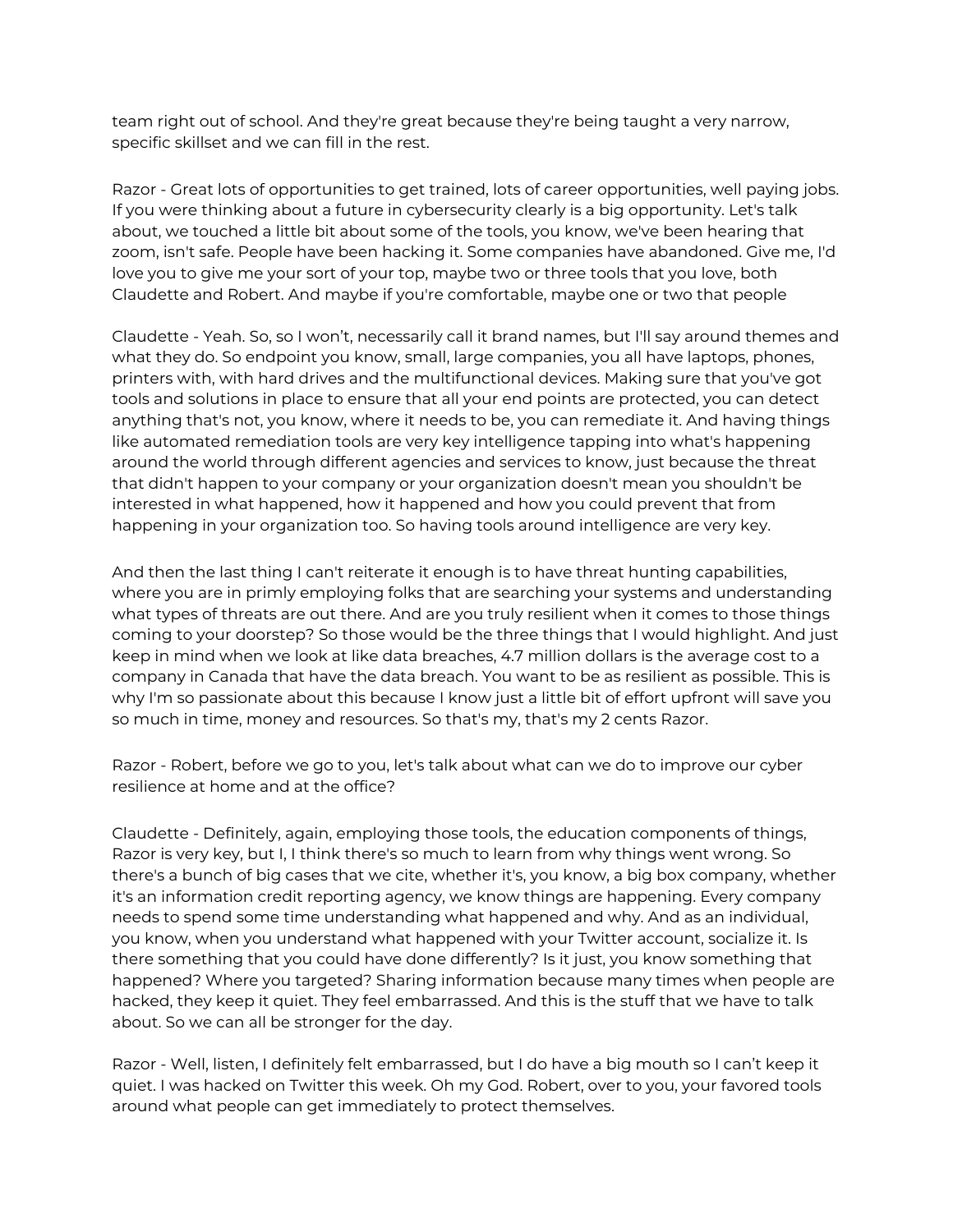Robert - Oh please Razor, you were hacked on Twitter. Can you imagine how often people are trying to hack me on Twitter and all the fake Robert Herjavecs you see on Twitter, Instagram stuff. You know, it's funny. One of the biggest challenges we have on Shark Tank is people are constantly standing up fake websites and using video enhancement.

So apparently I promote some, I'm promoting so many different products on the internet right now that I've never seen, never touched. And the video quality looks very real. So it's very personal to me obviously, but it's, it's a big challenge for everybody. So you shouldn't be embarrassed if it can happen to us or Shark Tank or ABC, it can happen to anybody. In terms of tools. I echo what Claudette said. So you have to have a great end point tool, whether it's an agent or some type of an intelligent end point device, the traditional McAfee Symantec tools, aren't doing it anymore. I think that basic antivirus is way too basic. So my number one recommendation, if you're going to invest in something it's in a better end point tool, I mean, of course I'm going to say manage services, not only because we do it, but I also think it's very difficult to bring that expertise in house and an outside party is probably going to do a better job at it then than you are.

And my third point is the move to the cloud. So we really like tools like Netskope around CASPI, something called CASPI. People are moving to the cloud, the idea of a physical perimeter, it's just going away. And then my last tool recommendation would be in some type of a correlation engine. We're big fans of Splunk. We think there's a lot of intelligence you can gather, but again, these are just tools. It's the old hammer and carpenter. You can buy the best hammers in the world. I still can't build anything. I need an expert to help me do it.

Razor - Robert I'm now concerned. I just bought the Robert Herjavec miracle hair growth formula, because you were endorsing it. I'm like, I gotta do it.

Robert - Look at this hair. It's unbelievable. No, but it's true. It goes back to your point around phishing Razor, like the quality of the phishing campaigns and the quality of these fake videos is unbelievable. I mean, it's really difficult to tell reality from something fake today. And I think it's to Claudette's point, you have to have constant training. You have to constantly be educating people and don't be embarrassed if you've been phished or your Twitter has been hacked. Let your company know, let people know it's a constant vigilance and training.

Razor - Got it. I will share one tool that I'm a big fan of. It's CloudFlare started by Michelle Zatlyn, she's Canadian, she's the co-founder and COO of a very valuable cybersecurity firm. So check out, clearly the Herjavec Group and then CloudFlare as well. I'm a shameless promoter of all things Canadian and Michelle and Steve are doing a great job. We are going to go to our live Q and A. Over to you Robert. The question is why do we always react? Why do we always react to incidents, reactively? How do we get out of this cycle? How do we go to this trap?

Robert - Say that three times in a row Razor, reactively. We're competing against an enemy that is moving faster than we are. And somebody gave me the best analogy. You know, if you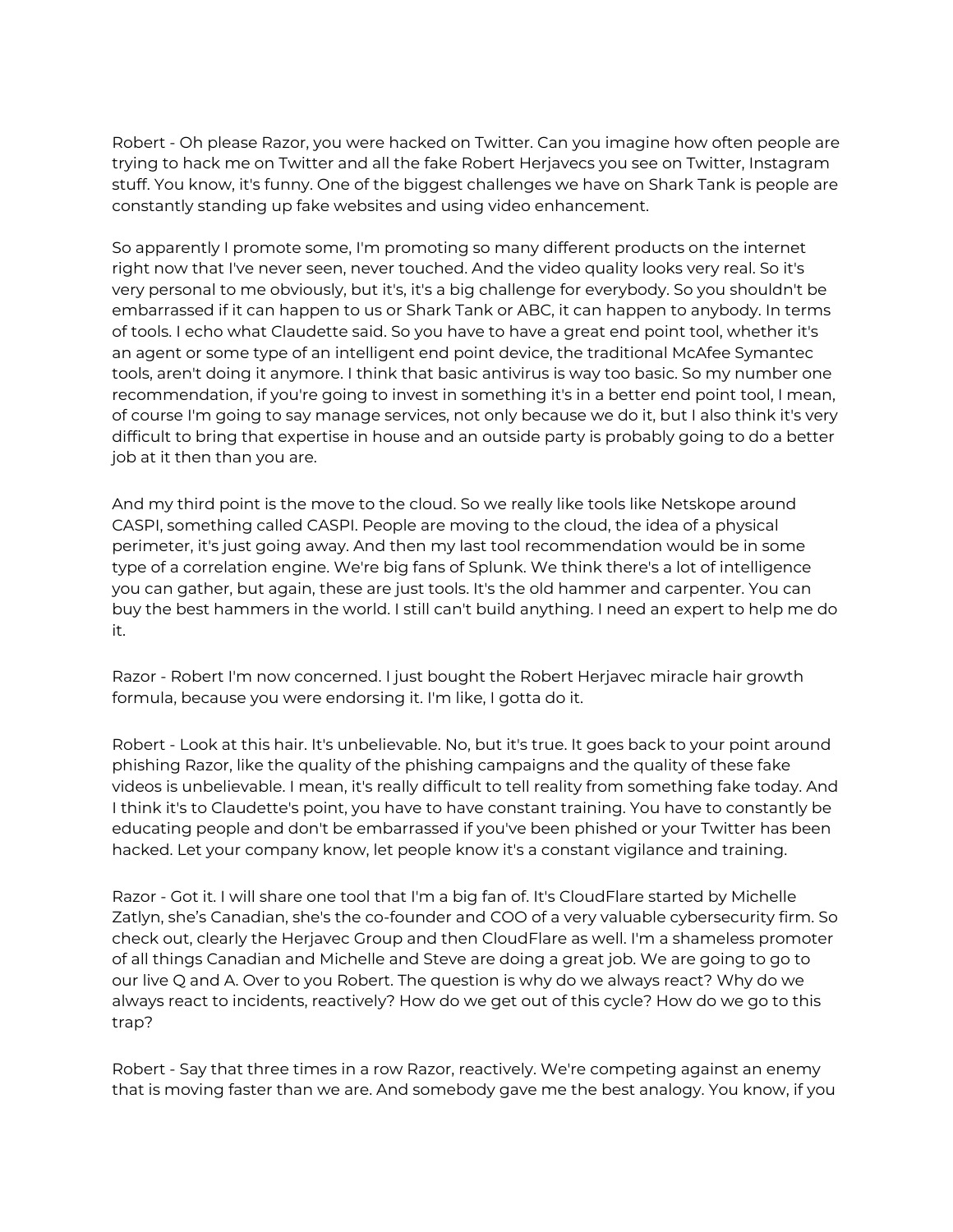think about our companies, we have to protect a very wide perimeter or very wide footprint. The attacker narrows in on a very small chink in the armor and the tools are constantly evolving. The threats are constantly evolving and we're fighting something that we don't really know about today. And I mean, from, from Claudette and my perspective, that makes it very interesting in a theoretic way. But from a protection perspective, it's very difficult to protect the guests that are in attack that you haven't seen before. And so most of the tools today are reactive. And the general feeling, insecurity is it's not about protecting you in a way that somebody can't get in. I mean, yes, you want to do that, but it's about reacting as quickly as possible. And I always say to people, it's your responsibility to react quickly. A lot of the previous breaches, if you go back to the target and so on, he attacked her. The attackers were in that network for something like 18 months, that's inexcusable. That is the responsibility of the company. And I think that's where you really want to focus on is being able to detect as quickly as possible and react as quickly as possible.

Razor - Okay. Next question is actually to both of you Claudette, I'll ask you first, in our new world when it come to cybersecurity, what keeps you up at night? What's the one thing that you are most worried about?

Claudette - Yeah, the thing that I'm most worried about is I'd have to say as we move to cloud and we're, we're very agile about our desire to move to cloud. This is to all organizations, that we need to take the time to do the fundamentals, make sure that we get brilliant at the stuff that helps us to run our operations. And have we thought about every single kind of endpoint or every single kind of device in the ecosystem. So for me, I'm very, very bullish on cloud. I think it's the right thing to do. But I want to make sure that we measure a few times before we cut and every organization should be asking themselves the same thing. Do we have all the right fundamental foundational elements in place so that we can truly move with speed,

Razor - Robert, same question to you other than your two young twins, what keeps you up at night?

Robert - I was going to say that that's what keeps me up at night, the two year old twins, but besides that, I think it's the rogue device. As long as we have human beings in networks, we will fundamentally have insecure networks because the greatest defense in our network is human beings and the greatest weakness in her networks as human beings. So what keeps me up at night is that one person that's found a way around our security controls or logs on with the device that's not approved or download some applications that we don't want them to. That single rogue device and controlling the user community, not from a kind of control perspective, but from a sticking to policy and enforcing our security policies across the entire surface.

Claudette - Yeah I would like to add to that. Long gone are the days where you're just kind of protecting the perimeter and trying to prevent anybody from the outside of getting in. We've had to think about insider threats as well. And making sure that we're doing all the right things to understand user behaviors in your organization, whether it's adding a new device or, or going to places that they don't have access or should not be going to. So having good controls in your interior is very, very important, just as important as your exterior.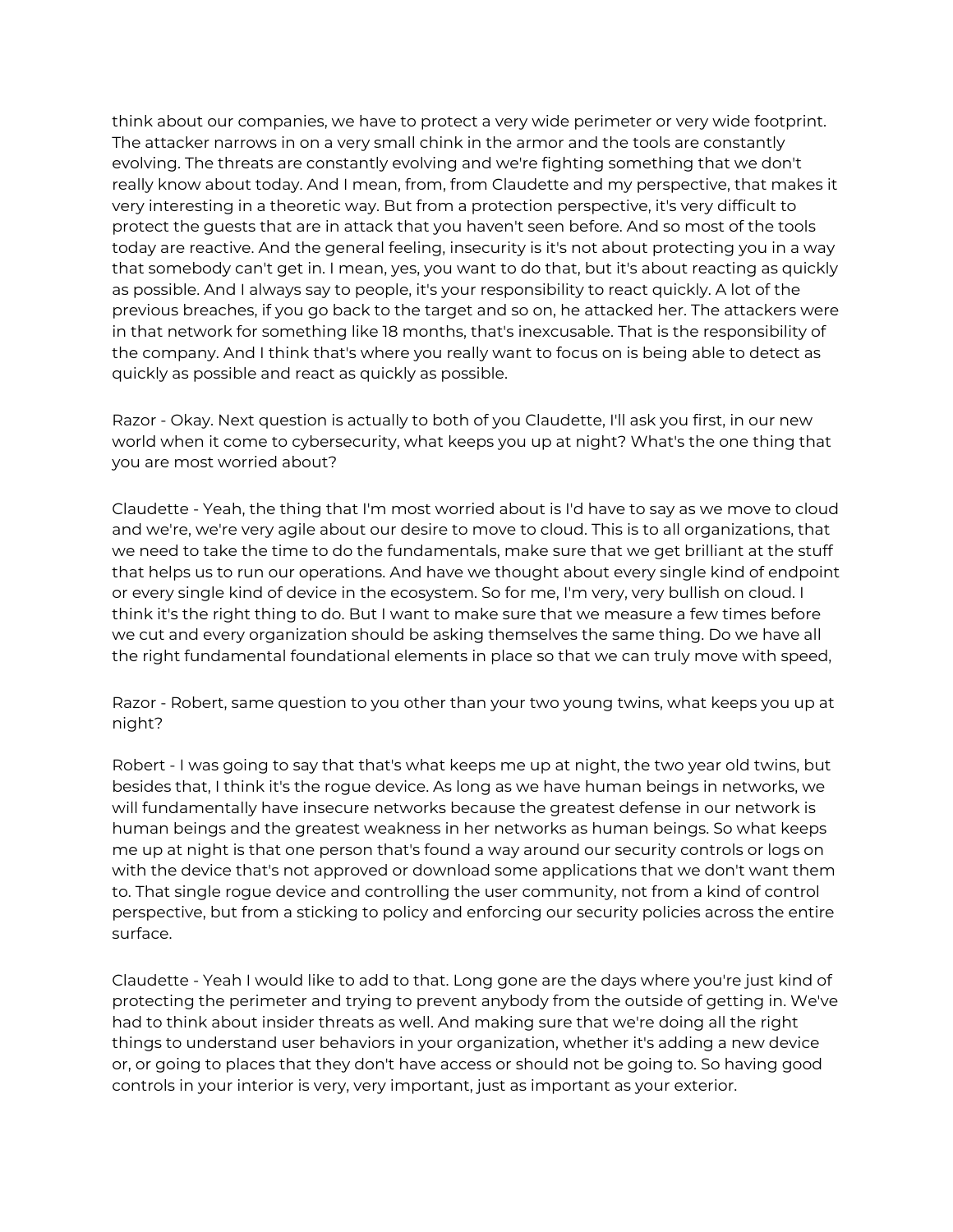Robert - That's a great point. You know, the largest data breach in the U S government was from an insider attack. It wasn't from an outside agency. It wasn't from some third world country. It's the insiders. And so Claudette's right on, you have to be able to protect core applications because every company has some crown jewels that are critical to them, but they don't want to get out into the world, whether it's financial information, customer information, mining information, manufacturing information, all of that stuff is valuable.

Razor - The, the inside threat and inside job around cybersecurity is a, is a real risk as you pointed out, Robert, okay.

Let's talk about opportunities in cyber to our young. Tech founders out there that are looking to getting into this space. What advice do you have for them? Where are the opportunities for the sort of a next great Canadian startup to be to be in the cybersecurity ecosystem?

Robert - Well, I, I think what a golden time to be a Canadian and be in tech, if Canada, wasn't a great place pre COVID, what a great place it is now because the entire idea of an office or coming on site is completely gone. And Canada has unbelievable tech talent. I mean, I, I started there, Claudette's there, there's so many great companies and the idea of physical, national borders has gone away. Razor, we have 350 people roughly in our company. I haven't seen another human being from our company or one of our offices in over four months. Think about that. And we're running large corporate networks and keeping them secure, what a great opportunity that is for somebody trying to start a business in Canada or learning about cybersecurity. I really think that this is the golden time because the other thing we know coming out of COVID is cybersecurity is here to stay. It's not going away. It is an essential service and business for many companies.

Razor - Yeah. We've long talked about how now is a great time to start a company. You know, I think Aaron Levie said it best when he said, when there's a lot of disruption, a lot of changing happening in the world, it creates a whole bunch of new problems, which you need a whole bunch of new solutions and new opportunities. So clearly with this new hybrid workplace revolution, we're seeing the need for startups to sort of fill that gap. Claudette, You are a very, I mean, you're a, you're a big company executive, but you are also an entrepreneur at heart. Tell me about what you would tell a founder looking to get into cybersecurity. Where should they focus on?

Claudette - You know, whether we're borrowing from TKS or we're borrowing from Elevate, it's about solving the world's most challenging problems and our most challenging problem worldwide globally is his COVID 19. It's remote working. It's, you know, people being healthy and well. And so if you were asking me what type of company to create, imagine you were the person who came up with that, you know, solution in a box so that people could work from home in a remote way and securely, that would be a big win. Everybody would want to speak with you. Imagine you were the person who created something to ensure we knew the health and wellness of our employees at all given times or of our family. So not so much as who's ill, but how are you doing living in this new context? I think having, I envisioned heat maps, analytics, and different types of graphs, so I know where to focus on as a leader.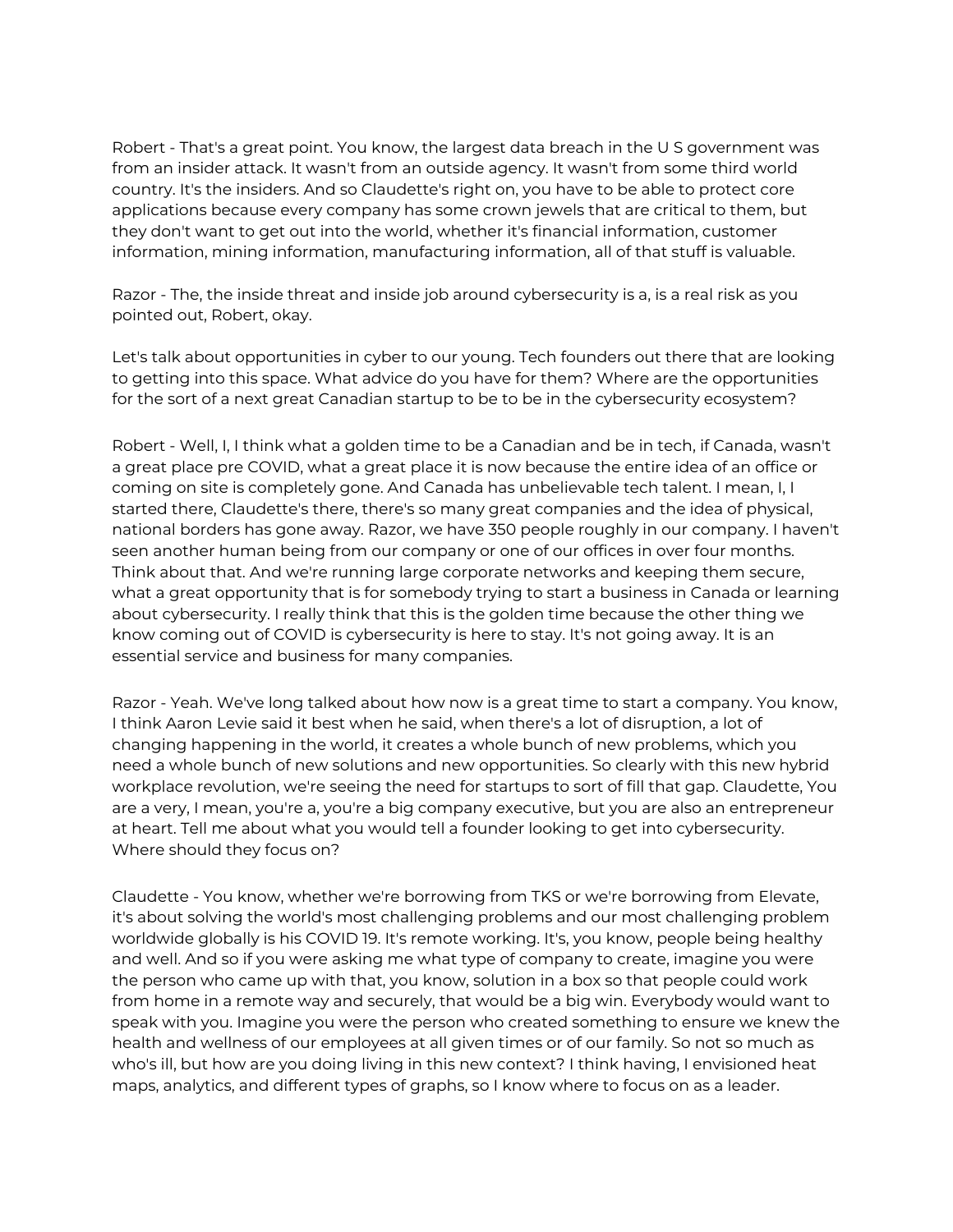I think that would be a great opportunity, but also I, I keep going back there and I know people are tired of hearing it, but the cyber literacy, the digital cyber fluency of a nation is so critical. The most at risk folks are being targeted. Whether we're talking about our seniors or we're talking about newcomers, people from all walks of life are being targeted in ways that it's heartbreaking. And so I would love to see folks really wrap their heads around how do we get to all of those different communities and make sure that they have what they need so that when they are online, they do experience that digital paradise.

Razor - Yeah. Thank you. Thoughtful that thoughtful answer. I agree with you, the health and safety, the wellbeing of our employees has gotta be a paramount concern and a great opportunity around starting a company around that. More on that later, Robert, over to you you know, we saw the, you know, the sort of rise of this, bring your own device to work happening even prior to COVID. Now that we're relying on home printers your own cell phones. Talk to me about what we could do to further secure the, sort of bring your own device that we're seeing it happening in the workplace. What can we do to make it?

Robert - Yeah, it's an interesting problem because even companies that were prepared for BYO Device, bring your own device, weren't prepared to have every employee working from home. We had an interesting phenomena here in the States where some of our customers, laptop orders, we're actually taken by the government for first responders.

So what that did is it for some of our customers to have to work on devices that weren't secured and nobody had ever seen them on the network. I think there's some great tools out there. Claudette talked about them from an endpoint agent tool, the need to be rolled out. That's one of the reasons we're seeing the growth of something called EDR and endpoint tools knowing what's in your network is really the first key and having a way to authenticate into the network. So one of the areas that's really growing in cybersecurity right now, his identity, something we called I am. So this is a niche space right now, but growing very quickly, because if the idea of the perimeter is gone, your identity, who you are, because becomes as critical and authenticating to the network. So I think if you're a large company, you've got to look at identity tools, how people think, how they come onto the network and what applications, multifactor, all that kind of stuff.

Razor - Yeah. It's an interesting and changing field, lots of acronyms, lots of things to learn. It always feels like this, like cat and mouse game of this, continuing to evolve on that cloud. We've had a question from zoom coming in around how you think machine learning and AI will affect the future of cybersecurity.

Claudette - Yeah, that's a great question. We are thinking about data and analytics and predicting things. So seeing things before they happen, seeing, you know, hearing that Canary in the coal mine, or seeing some of the trends or the patterns that can help us to detect things before they happen, just because it looks like it might be a dot, dot dot we're doing things around user behavior and analytics. So, you know, Razor, you log in, you've got a nice flow to how you log in every day. Well, then we see a login and it's a little bit different than what you normally do. Those different keystrokes are being analyzed to say, Hey, that's a